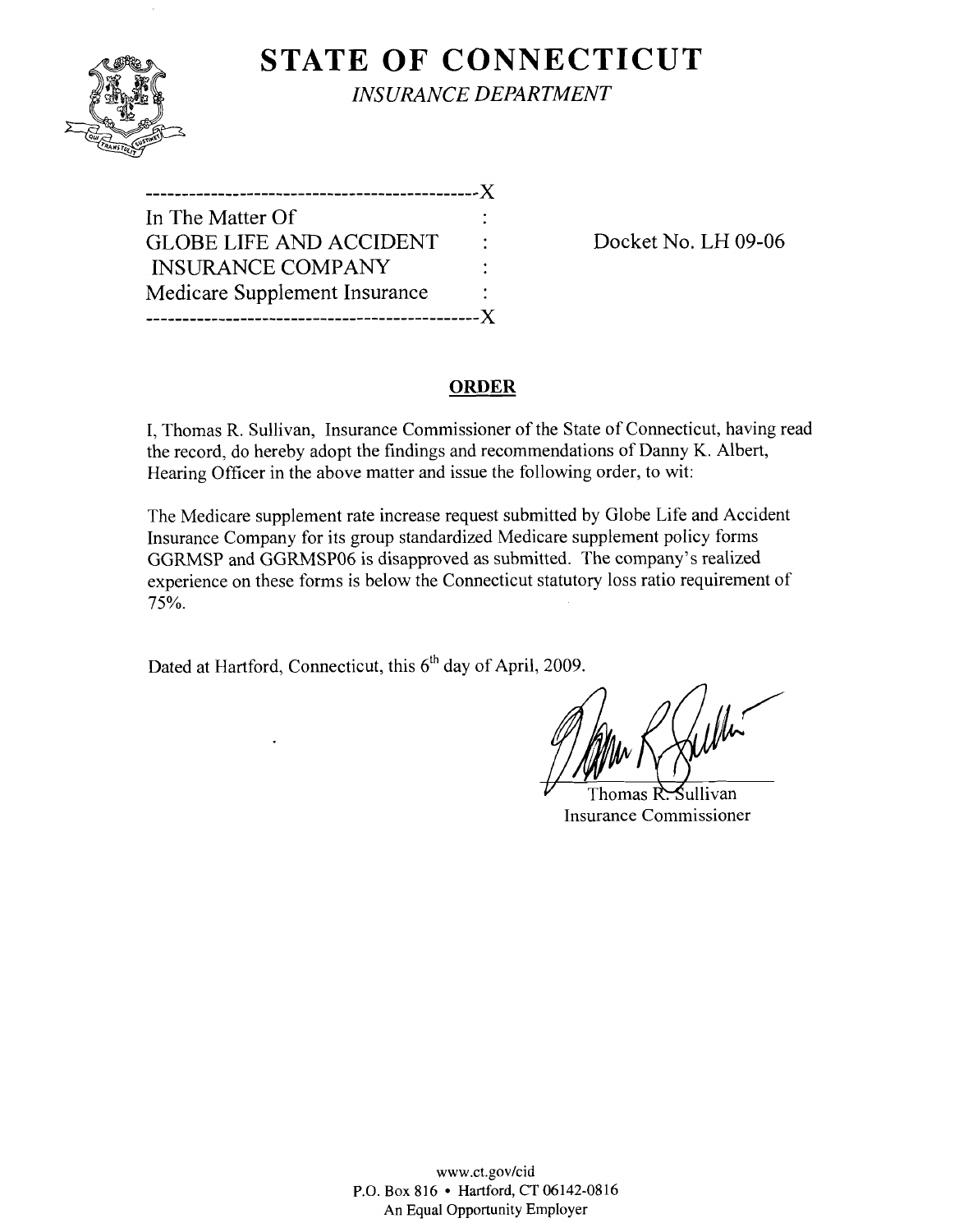

**STATE OF CONNECTICUT** *INSURANCE DEPARTMENT* 

| .                              | X. |
|--------------------------------|----|
| In The Matter Of:              |    |
| <b>GLOBE LIFE AND ACCIDENT</b> |    |
| <b>INSURANCE COMPANY</b>       |    |
| Medicare Supplement Insurance  |    |
|                                |    |

Docket No. LH 09-06

## **PROPOSED FINAL DECISION**

## 1. INTRODUCTION

The Insurance Commissioner of the State of Connecticut is empowered to review rates charged for individual and group Medicare supplement policies sold to any resident of this State who is eligible for Medicare. The source for this regulatory authority is contained in Chapter 700c and Section 38a-495a of the Connecticut General Statutes.

After due notice a hearing was held at the Insurance Department in Hartford on March 19,2009 to consider whether or not the rate increase requested by Globe Life and Accident Insurance Company on its group standardized Medicare supplement business should be approved.

No one from the general public attended the hearing.

No representatives from Globe attended the hearing.

The hearing was conducted in accordance with the requirements of Section 38a-474, Connecticut General Statutes, the Uniform Administrative Procedures Act, Chapter 54 of the Connecticut General Statutes, and the Insurance Department Rules of Practice, Section 38a-8-1 et seq. of the Regulations of Connecticut State Agencies.

A Medicare supplement (or Medigap) policy is a private health insurance policy sold on an individual or group basis which provides benefits that are additional to the benefits provided by Medicare. For many years Medicare supplement policies have been highly regulated under both state and federal law to protect the interests of persons eligible for Medicare who depend on these policies to provide additional coverage for the costs of health care.

Effective December 1,2005, Connecticut amended its program of standardized Medicare supplement policies in accordance with Section 38a-495a of the Connecticut General Statutes, and Sections 38a-495a-1 through 38a-495a-21 of the Regulations of Connecticut Agencies. This program, which conforms to federal requirements, provides that all insurers offering Medicare supplement policies for sale in the state must offer the basic "core" package of benefits known as Plan A. Insurers may also offer any one or more of eleven other plans (Plans B through L).

> www.ct.gov/cid P.O. Box 816 • Hartford, CT 06142-0816 An Equal Opportunity Employer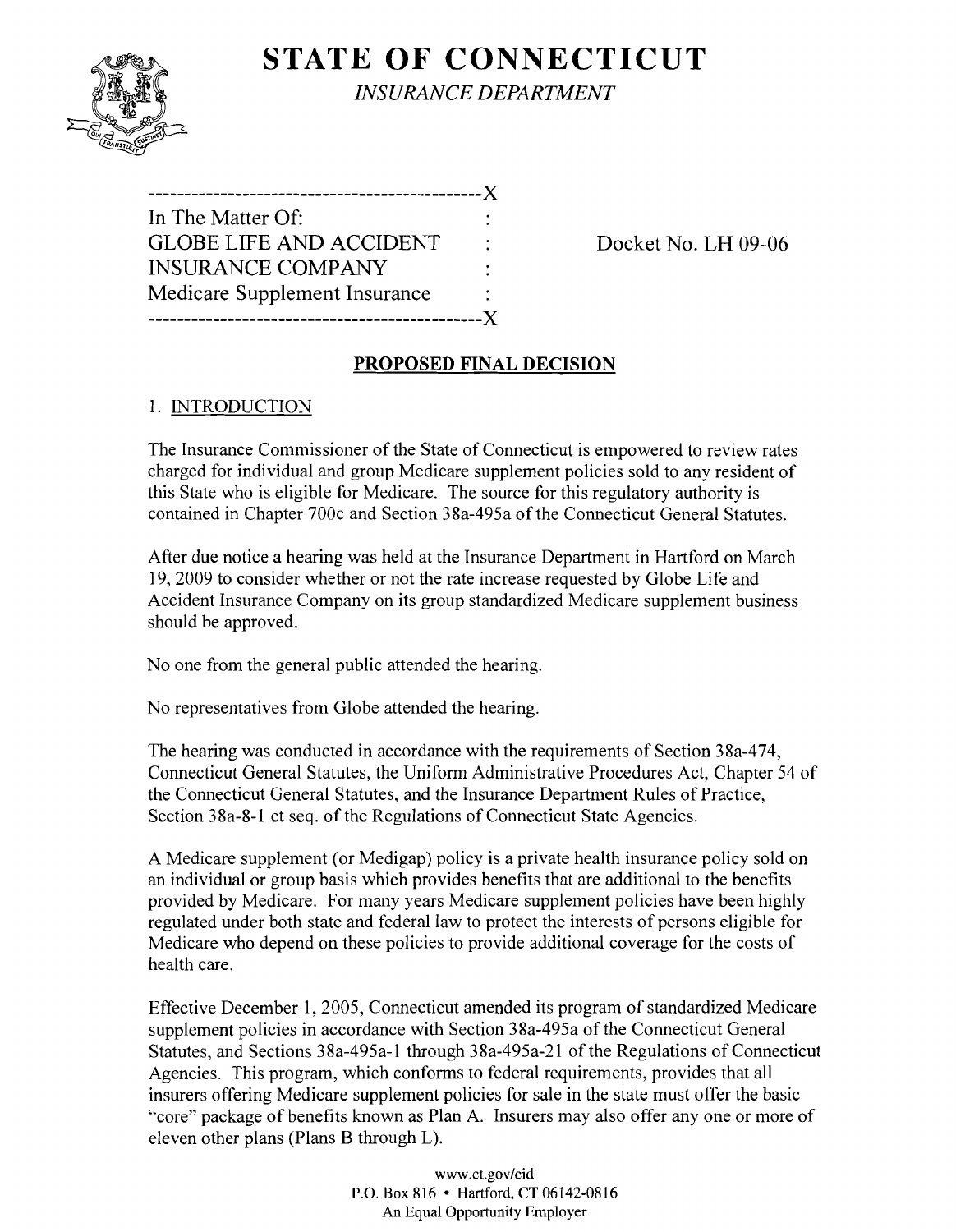Effective January 1,2006, in accordance with Section 38a-495c of the Connecticut General Statutes (as amended by Public Act 05-20) premiums for all Medicare supplement policies in the state must use community rating. Rates for Plans A through L must be computed without regard to age, gender, previous claims history or the medical condition of any person covered by a Medicare supplement policy or certificate.

The statute provides that coverage under Plan A through L may not be denied on the basis of age, gender, previous claims history or the medical condition of any covered person. Insurers may exclude benefits for losses incurred within six months from the effective date of coverage based on a pre-existing condition.

Effective October 1, 1998, carriers that offer Plan B or Plan C must make these plans as well as Plan A, available to all persons eligible for Medicare by reason of disability.

Insurers must also make the necessary arrangements to receive notice of all claims paid by Medicare for their insureds so that supplemental benefits can be computed and paid without requiring insureds to file claim forms for such benefits. This process of direct notice and automatic claims payment is commonly referred to as "piggybacking" or "crossover".

Sections 38a-495 and 38a-522 of the Connecticut General Statutes, and Section 38a-495a- 10 of the Regulations of Connecticut Agencies, state that individual and group Medicare supplement policies must have anticipated loss ratios of 65% and 75%, respectively. Under Sections 38a-495-7 and 38a-495a-10 of the Regulations of Connecticut Agencies, filings for rate increases must demonstrate that actual and expected losses in relation to premiums meet these standards, and anticipated loss ratios for the entire future period for which the requested premiums are calculated to provide coverage must be expected to equal or exceed the appropriate loss ratio standard.

Section 38a-473 of the Connecticut General Statutes provides that no insurer may incorporate in its rates for Medicare supplement policies factors for expenses that exceed 150% of the average expense ratio for that insurer's entire written premium for all lines of health insurance for the previous calendar year.

## **11. FINDING OF FACT**

After reviewing the exhibits entered into the record of this proceeding, and utilizing the experience, technical competence and specialized knowledge of the Insurance Department, the undersigned makes the following findings of fact:

1. Globe Life and Accident Insurance Company has requested the following rate increases for group standardized Medicare supplement policy forms GGRMSP and GGRMSP06:

| Plan | Increase |
|------|----------|
| A    | 9.0%     |
| B    | $9.0\%$  |
| C    | $9.0\%$  |
| F    | $9.0\%$  |

2. As of 9/30/08, there were 6 policies in-force in Connecticut and 308 nationwide.